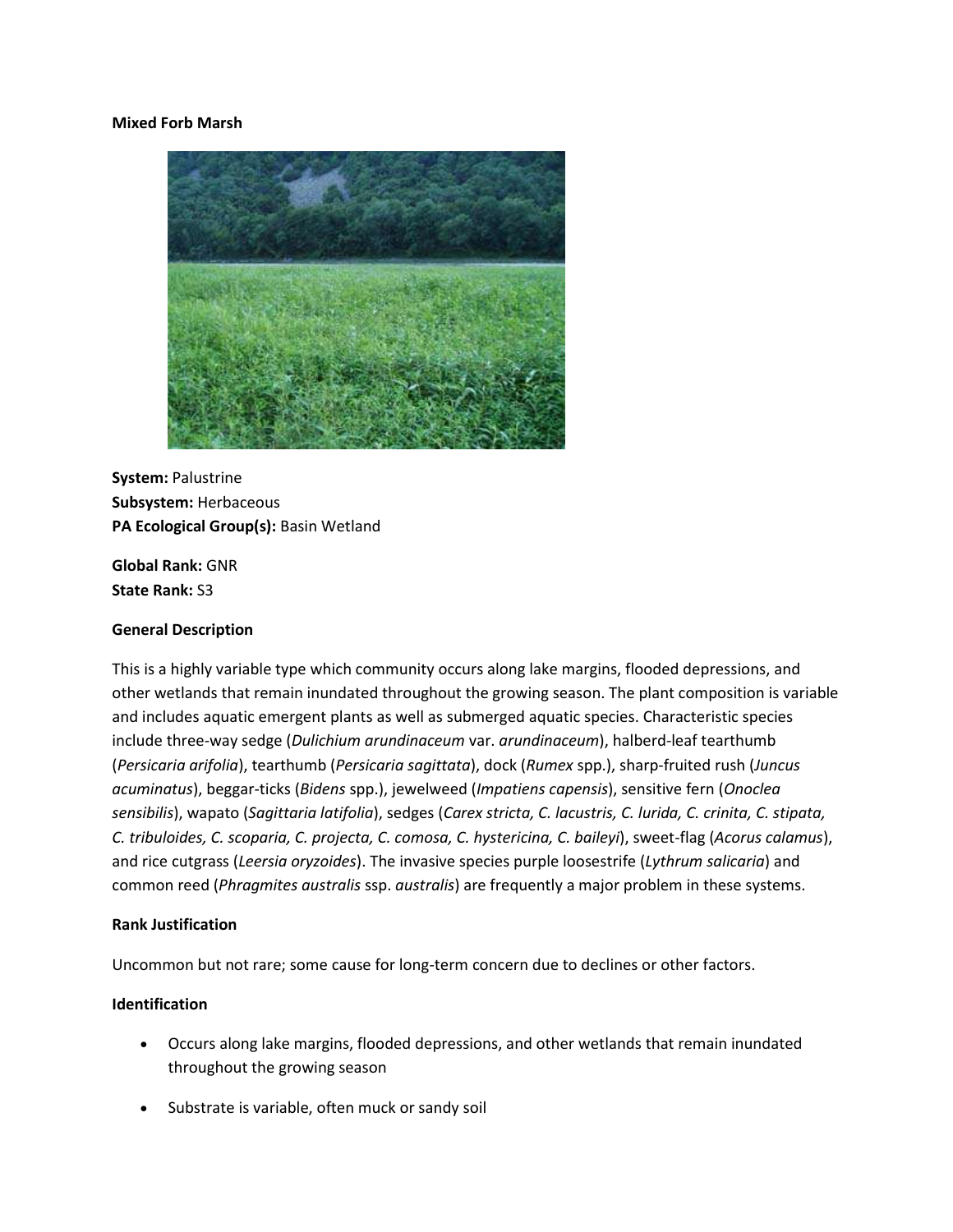Composition is variable and includes aquatic emergent plants as well as submerged aquatic species

# **Characteristic Species**

**Herbs** 

- Sedge (*[Carex lacustris](http://www.natureserve.org/explorer/servlet/NatureServe?searchName=Carex+lacustris)*)
- Sedge (*[Carex lurida](http://www.natureserve.org/explorer/servlet/NatureServe?searchName=Carex+lurida)*)
- [Short hair sedge \(](http://www.natureserve.org/explorer/servlet/NatureServe?searchName=Carex+crinita+var.+crinita)*Carex crinita* var. *crinita*)
- Sedge (*[Carex stipata](http://www.natureserve.org/explorer/servlet/NatureServe?searchName=Carex+stipata)*)
- Sedge (*[Carex tribuloides](http://www.natureserve.org/explorer/servlet/NatureServe?searchName=Carex+tribuloides)*)
- Broom sedge (*[Carex scoparia](http://www.natureserve.org/explorer/servlet/NatureServe?searchName=Carex+scoparia)*)
- Sedge (*[Carex comosa](http://www.natureserve.org/explorer/servlet/NatureServe?searchName=Carex+comosa)*)
- Sedge (*[Carex hystericina](http://www.natureserve.org/explorer/servlet/NatureServe?searchName=Carex+hystericina)*)
- Three-way sedge (*[Dulichium arundinaceum](http://www.natureserve.org/explorer/servlet/NatureServe?searchName=Dulichium+arundinaceum+var.+arundinaceum)* var. *arundinaceum*)
- [Halberd-leaf tearthumb \(](http://www.natureserve.org/explorer/servlet/NatureServe?searchName=Polygonum+arifolium%20)*Persicaria arifolia*)
- Tearthumb (*[Persicaria sagittata](http://www.natureserve.org/explorer/servlet/NatureServe?searchName=Polygonum+sagittatum%20)*)
- Sedge (*[Carex baileyi](http://www.natureserve.org/explorer/servlet/NatureServe?searchName=Carex+baileyi)*)
- [Sharp-fruited rush \(](http://www.natureserve.org/explorer/servlet/NatureServe?searchName=Juncus+acuminatus)*Juncus acuminatus*)
- [Beggar-ticks \(](http://www.natureserve.org/explorer/servlet/NatureServe?searchSciOrCommonName=bidens)*Bidens* spp.)
- Jewelweed (*[Impatiens capensis](http://www.natureserve.org/explorer/servlet/NatureServe?searchName=Impatiens+capensis)*)
- Sensitive fern (*[Onoclea sensibilis](http://www.natureserve.org/explorer/servlet/NatureServe?searchName=Onoclea+sensibilis)*)
- Wapato (*[Sagittaria latifolia](http://www.natureserve.org/explorer/servlet/NatureServe?searchName=Sagittaria+latifolia)*)
- Sedge (*[Carex projecta](http://www.natureserve.org/explorer/servlet/NatureServe?searchName=Carex+projecta)*)
- Rice cutgrass (*[Leersia oryzoides](http://www.natureserve.org/explorer/servlet/NatureServe?searchName=Leersia+oryzoides)*)

Exotic Species

- Reed canary-grass (*[Phalaris arundinacea](http://www.natureserve.org/explorer/servlet/NatureServe?searchName=Phalaris+arundinacea)*)
- [Narrow-leaved cat-tail \(](http://www.natureserve.org/explorer/servlet/NatureServe?searchName=Typha+angustifolia)*Typha angustifolia*)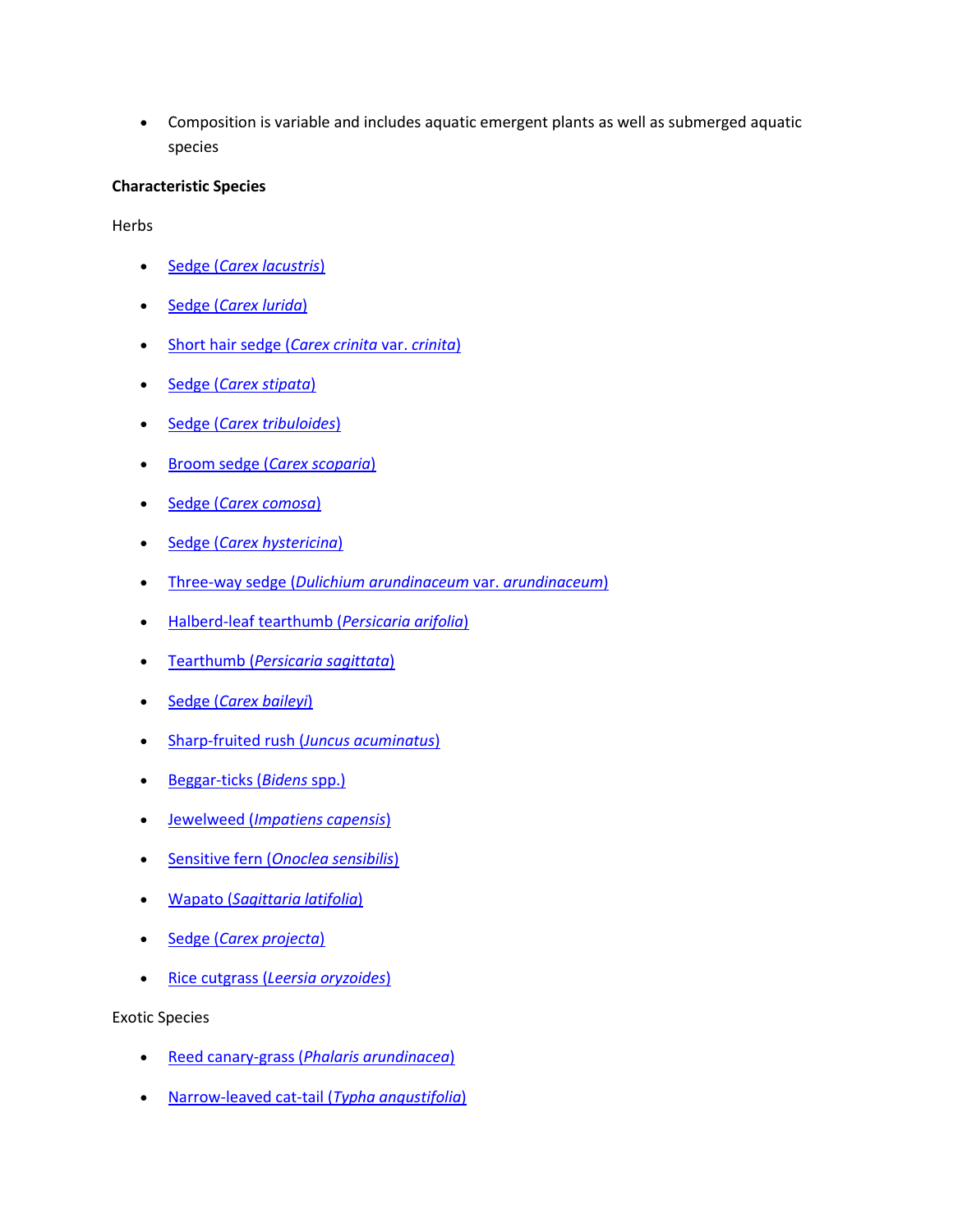- Sweet flag (*[Acorus calamus](http://www.natureserve.org/explorer/servlet/NatureServe?searchName=Acorus+calamus)*)
- [Purple loosestrife \(](http://www.natureserve.org/explorer/servlet/NatureServe?searchName=Lythrum+salicaria)*Lythrum salicaria*)
- Common reed (*[Phragmites australis](http://www.natureserve.org/explorer/servlet/NatureServe?searchName=Phragmites+australis+ssp.+australis)* ssp. *australis*)

#### **International Vegetation Classification Associations:**

None

### **NatureServe Ecological Systems:**

[High Allegheny Wetland \(](http://www.natureserve.org/explorer/servlet/NatureServe?searchSystemUid=ELEMENT_GLOBAL.2.800809)CES202.069) [Southern and Central Appalachian Bog and Fen](http://www.natureserve.org/explorer/servlet/NatureServe?searchSystemUid=ELEMENT_GLOBAL.2.723191) (CES202.300)

### **Origin of Concept**

Fike, J. 1999. Terrestrial and palustrine plant communities of Pennsylvania. Pennsylvania Natural Diversity Inventory. Harrisburg, PA. 86 pp.

### **Pennsylvania Community Code**

HF : Mixed Forb Marsh

### **Similar Ecological Communities**

This type is distinguished from the various graminoid-dominated marsh types by its broad-leaf dominants. The Herbaceous Vernal Pond type is related to this, but occurs exclusively in upland depressions that dry out substantially to completely in the dry season. This type is distinguished from the various forb and graminoid-dominated marsh types by species composition and landscape position. It is distinguished from the graminoid-dominated marsh types by the dominance of broad-leaved species. Although reed canary-grass (*Phalaris arundinacea*) and bluejoint (*Calamagrostis canadensis* var. *canadensis*) may occur in this community type, they are not dominant. If one of these species or a combination of the two dominates the community, the community may be better represented by Bluejoint – Reed Canary-grass Marsh. If tussock sedge (*Carex stricta*) strongly dominates the community, then the community would better be represented by Tussock Sedge Marsh. The Rice Cutgrass – Bulrush Vernal Pool or Wool-grass – Mannagrass – Mixed Shrub Vernal Pool types may resemble the Mixed Forb Marsh type but these two occurs exclusively in upland depressions that dry out substantially to completely in the dry season. The Mixed Forb Marsh community may also resemble the Freshwater Tidal Mixed High Marsh and Riverbank Freshwater Tidal Marsh communities. However, the presence of tidal marsh species such as wild-rice (*Zizania aquatica*), salt-marsh water-hemp (*Amaranthus cannabinus*), and swamp beggar's-ticks (*Bidens bidentoides*) in these types differentiates from the more Mixed Forb Marsh.

#### **Fike Crosswalk**

Mixed Forb Marsh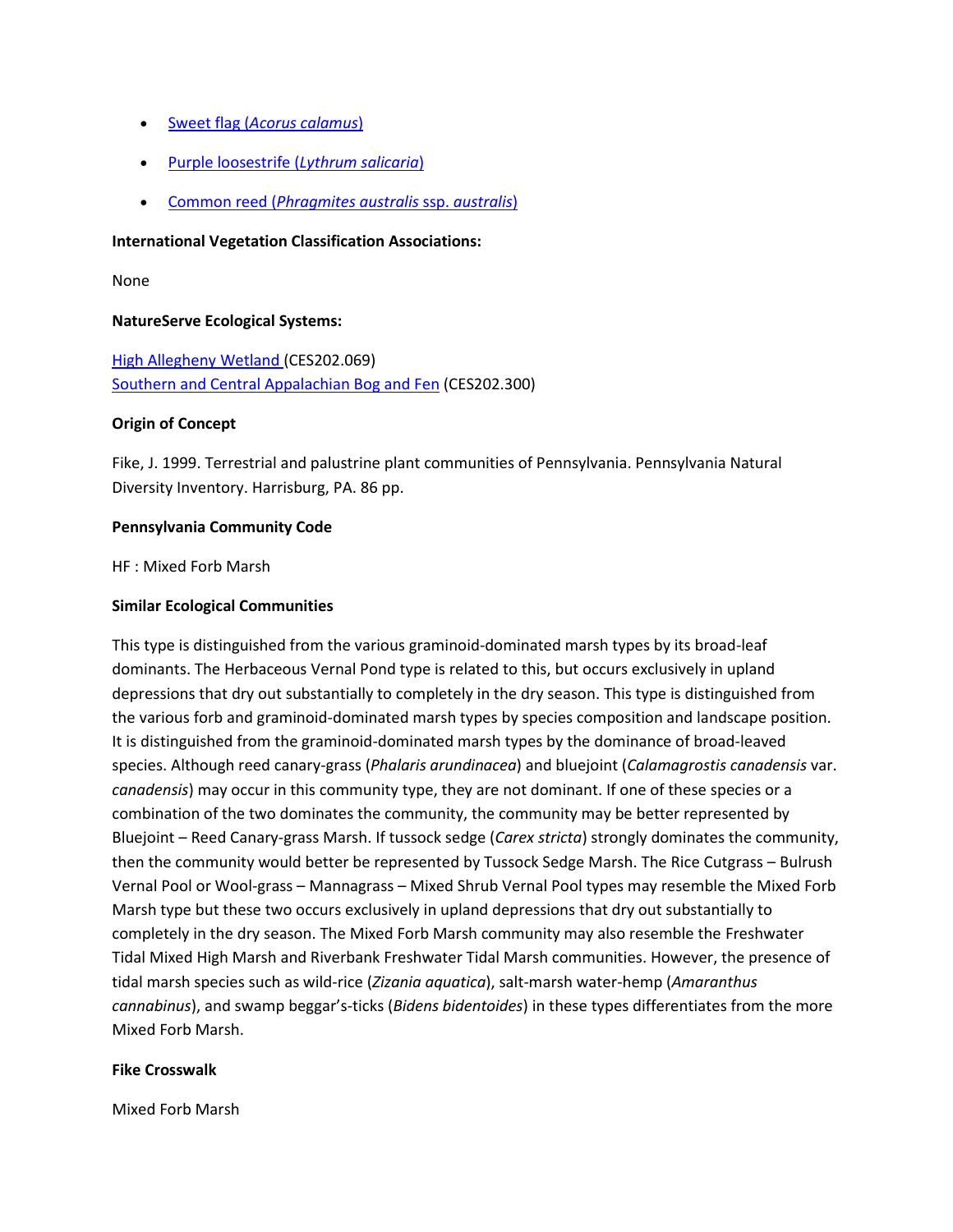# **Conservation Value**

This community can serve as habitat for odonate and bird species and may host rare plant species such as cyperus-like sedge (*Carex pseudocyperus*), backward sedge (*Carex retrorsa*), downy willow-herb (*Epilobium strictum*), purple fringeless orchid (*Platanthera peramoena*), and bedstraw (*Galium trifidum*). This community also serves as a buffer for sediment and pollution runoff from adjacent developed lands by slowing the flow of surficial water causing sediment to settle within this wetland.

# **Threats**

Alteration to the hydrological regime and development are the major threats to this community (e.g., impoundments, beaver dams) and can lead to habitat destruction and/or shifts in community function and dynamics. Clearing and development of adjacent land can lead to an accumulation of agricultural run-off and pollution, sedimentation, and insolation/thermal pollution. Invasive plant species such as purple loosestrife (*Lythrum salicaria*), narrow-leaved cat-tail (*Typha angustifolia*), and common reed (*Phragmites australis* ssp. *australis*) can occur in this community.

# **Management**

A natural buffer around the wetland should be maintained in order to minimize nutrient runoff, pollution, and sedimentation. The potential for soil erosion based on soil texture, condition of the adjacent vegetation (mature forests vs. clearcuts), and the topography of the surrounding area (i.e., degree of slope) should be considered when establishing buffers. The buffer size should be increased if soils are erodible, adjacent vegetation has been logged, and the topography is steep as such factors could contribute to increased sedimentation and nutrient pollution. Direct impacts and habitat alteration should be avoided (e.g., roads, trails, filling of wetlands) and low impact alternatives (e.g., elevated footpaths, boardwalks, bridges) should be utilized in situations where accessing the wetland can not be avoided. Care should also be taken to control and prevent the spread of invasive species within the wetland. Alterations to groundwater sources should be minimized.

# **Research Needs**

There is a need to collect plot data to characterize variations and guide further classification of this community.

# **Trends**

These wetlands are probably less common due to wetland draining/filling and clearing of the adjacent lands leading to sedimentation. The relative trend for this community is likely stable or may be decreasing slightly due to hydrological alterations.

# **Range Map**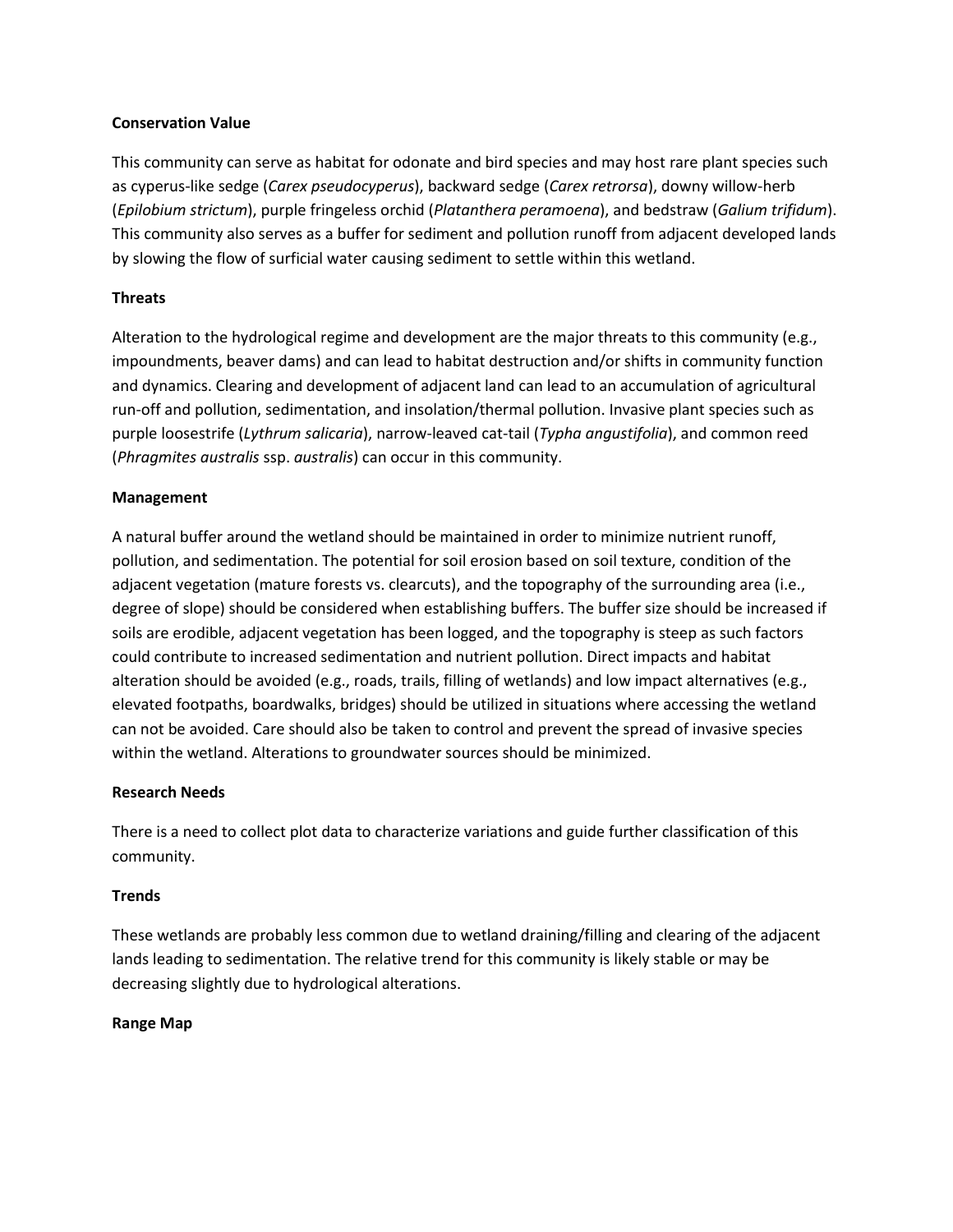

### **Pennsylvania Range**

Statewide

# **Global Distribution**

New York, Pennsylvania, and West Virginia

### **References**

Byers, E. A., J. P. Vanderhorst, and B. P. Streets. 2007. Classification and conservation assessment of high elevation wetland communities in the Allegheny Mountains of West Virginia. West Virginia Natural Heritage Program, West Virginia Division of Natural Resources, Elkins.

Eastern Ecology Working Group of NatureServe. No date. International Ecological Classification Standard: International Vegetation Classification. Terrestrial Vegetation. NatureServe, Boston, MA.

Edens, D. L. 1973. The ecology and succession of Cranberry Glades, WV. Ph.D. dissertation, North Carolina State University, Raleigh.

Fike, J. 1999. Terrestrial and palustrine plant communities of Pennsylvania. Pennsylvania Natural Diversity Inventory. Pennsylvania Department of Conservation and Recreation. Bureau of Forestry. Harrisburg, PA. 86 pp.

Hall, M. E. 2005. Classification and gradient analysis of plant communities at Short Mountain Wildlife Management Area, Hampshire County, West Virginia. M.S. thesis, Western Carolina University, Cullowhee, NC. 108 pp.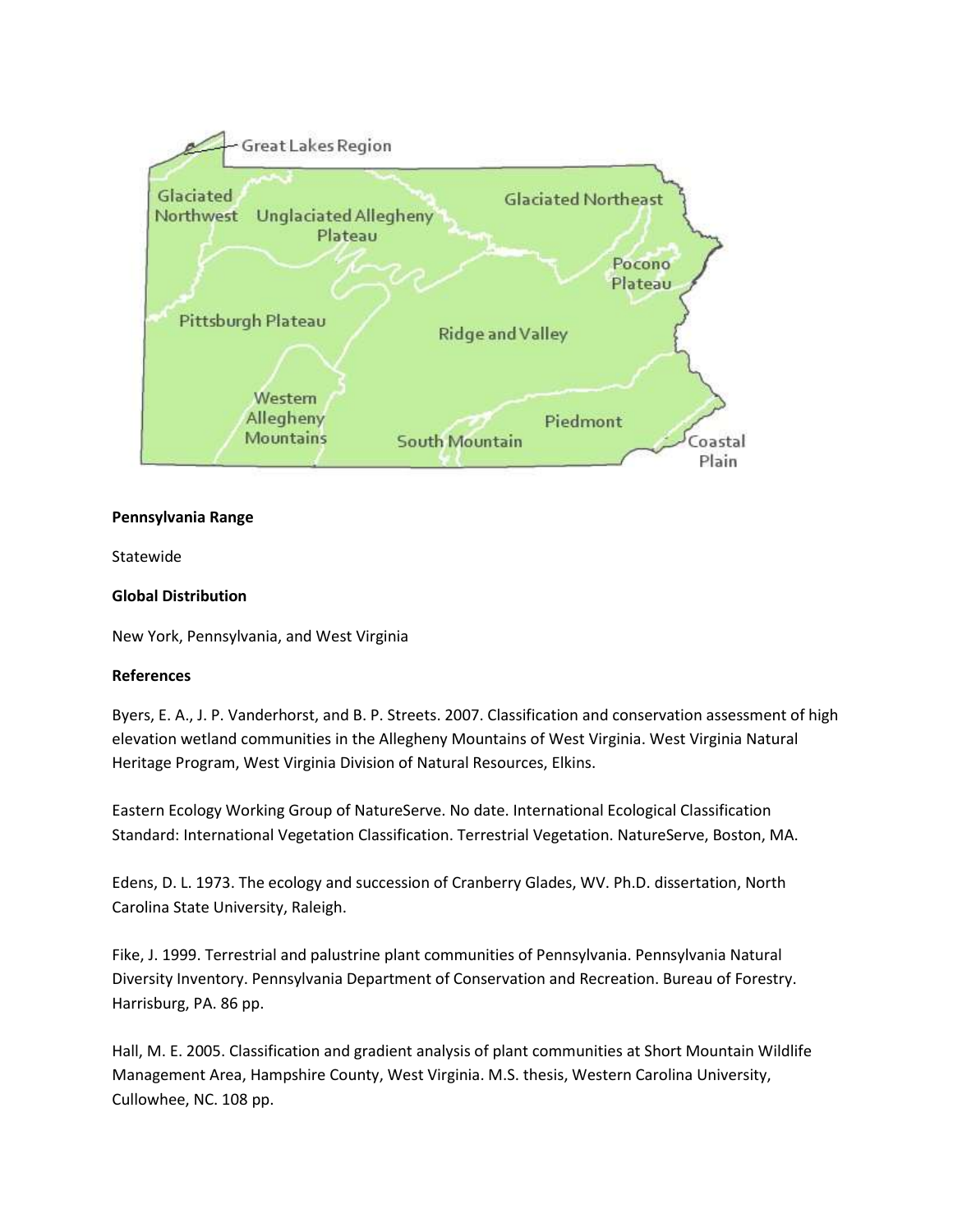Walbridge, M. R. 1982. Vegetation patterning and community distribution in four high-elevation headwater wetlands in West Virginia. M.S. thesis, West Virginia University, Morgantown.

NatureServe 2010. NatureServe Explorer: An online encyclopedia of life Version 7.1. NatureServe, Arlington, VA. Available http://www.natureserv.org/explorer (accessed: 23 November 2011).

Rhoads, Ann F. and Timothy A. Block. 1999. Natural Areas Inventory of Bucks County, Pennsylvania. Bucks County Commissioners, Doylestown, PA.

Rhoads, Ann F. and Timothy A. Block. 2002. Nescopeck State Park; Inventory of PNDI-listed Plants and Plant Communities. Report submitted to DCNR, Bureau of State Parks.

Rhoads, Ann F. and Timothy A. Block. 2003. Lower Morrisville Road Wetlands, Natural Resourced Inventory ahd Management Recommendations. Report submitted to the Falls Township Board of Supervisors.

Rhoads, Ann F. and Timothy A. Block. 2004. Nockamixon State Park Natural Resources Inventory. Report submitted to DCNR, Bureauof State Parks.

Khan, Nancy R., Ann F. Rhoads, and Timothy A. Block. 2005. Characterization and assessmant of the Floristic Resources in Evansburg State Park. Report submitted to DCNR, Bureau of State Parks.

Khan, Nancy R., Ann F. Rhoads, and Timothy A. Block. 2008. Vascular flora and community assemblages of Evansburg State Park, Montgomery County, Pennsylvania. Bulletin of the Torrey Botanical Club 135(3): 438-458.

Horvath, Jamie L., Timothy A. Block, and Ann F. Rhoads. 2008. Description of the population, canopy cover, and associated vegetation of the globally rare sedge Carex polymorpha (Cyperaceae) in Nescopeck State Park, Pennsylvania. In Sedges: Uses, Diversity, and Systematics of the Cyperaceae, eds. R. Naczi and B. Ford. Missouri Botanical Garden Press, St. Louis, MO.

Rhoads, Ann F. and Timothy A. Block. 2008. Natural Areas Inventory Update, Montgomery County, Pennsylvania. Montgomery County Planning Commission, Norristown, PA.

Rhoads, Ann F. and Timothy A. Block. 2008. Vegetation of Ridley Creek State Park. Report submitted to DCNR, Bureau of State Parks.

Stone, B., D. Gustafson, and B. Jones. 2006 (revised). Manual of Procedure for State Game Land Cover Typing. Commonwealth of Pennsylvania Game Commission, Bureau of Wildlife Habitat Management, Forest Inventory and Analysis Section, Forestry Division. Harrisburg, PA. 79 ppg.